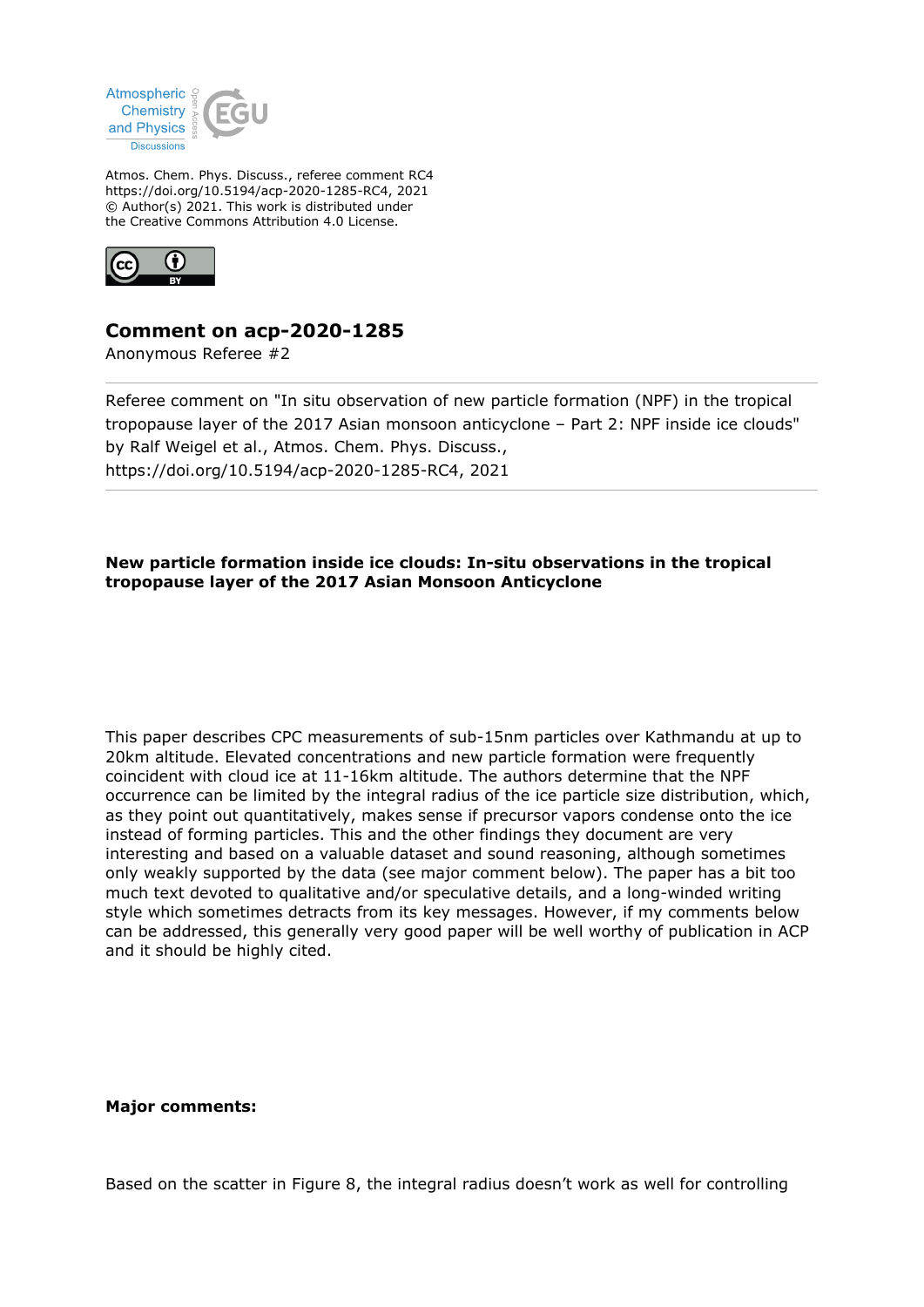NPF as one might hope. Of course, given the difficulties of measuring NPF on an aircraft, not knowing accurately precursor concentrations or air mass history, one should not expect too much. Perhaps because of this, the authors don't currently present quantitative metrics for whether or not the IR is any use. So maybe the authors can disentangle the data more brutally to extract some numerical information on the usefulness of the IR? If they excluded data with IWC below a threshold, say 0 on their log scale in Figure 8, then is there some correlation coefficient between IR and N\_uf? Even if no meaningful correlation can be presented, perhaps the message can be firmed up with further stratification of the data? Otherwise, it is hard to justify the lengthy text and detailed discussion associated with the IR in the paper, and the authors could instead substantially streamline these sections and perhaps focus instead on drawing out more quantitative conclusions about the role of in-situ vs liquid-origin cirrus.

Weigel et al 2020a is only referred to for specific details, why not take advantage of it for the broader context to avoid repetition (e.g of lines 173-193 in Weigel et al 2020a), and maybe even call this Part II of a 2-paper series (something to discuss with the editors)? The current situation is quite confusing. As another example, the first paragraph of the summary is background information that describes findings that are very similar to those in Weigel et al 2020a and there was not sufficient referencing provided.

## **Minor comments**

The diversity of units used in the field is confusing (not the authors' fault). Will be helpful to present aerosol number concentrations in cm<sup>-3</sup> alongside mg<sup>-1</sup> (as concentration in cm<sup>-3</sup> is relevant for the molecular collision frequency leading to NPF) and altitudes in km alongside K and hPa throughout the text and especially in section 3.2.

Figure 2 might be more helpful as a frequency distribution of number concentrations exceeding a threshold, or if the existing figure is accompanied by something like that.

L389: "Furthermore, there is no obvious indication that the number of ice particles present had a direct influence on the NPF strength" seems inconsistent with later L516 "Although an ultimate observational evidence is currently lacking, however, these findings suggest that NPF is entirely prevented in cases when Nice substantially exceeds 2-3cm<sup>-3</sup> – maybe add a qualification to the earlier statement to make this later statement seem less at odds with it.

L409 Could cite and discuss Bianchi et al 2020 (an understandable omission given the date this article was posted). https://www.nature.com/articles/s41561-020-00661-5

L429 what about ammonia?